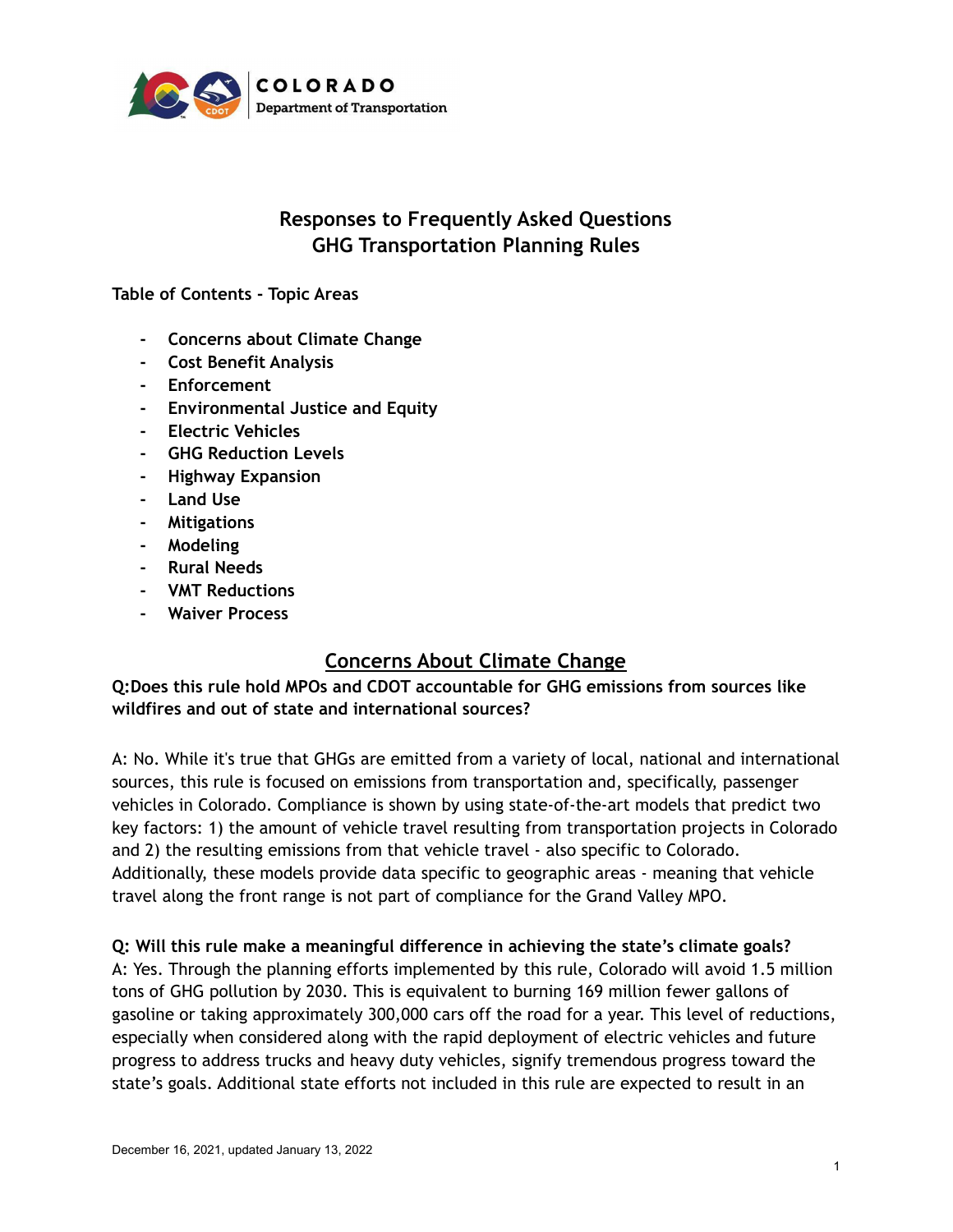

additional reduction of 1.8 million tons projected from light duty electric cars and 6 million tons from improved fuel efficiency.

We heard from many Coloradans the importance of taking bold and urgent action on climate change. Colorado has already begun to experience the effects of a warming planet, with record breaking temperatures, increased wildfires, reduced snowpack, droughts, and flooding. This rule recognizes that meaningfully addressing climate change will require the use of every tool available. Colorado is a leading state in the country to incorporate GHG standards in regional and statewide transportation plans and utilize the use of GHG mitigation measures to transform the way people make decisions around transportation.

### **Q: How does this proposed rule relate to the GHG Pollution Reduction Roadmap and the goals set in House Bill 1261 (2019)?**

A: This rule delivers on a key strategy to reduce GHG emissions established in the Roadmap. HB-1261 set statewide goals to reduce GHG emissions below a 2005 baseline: 26% by 2030, 50% by 2040, and 90% by 2050. The Roadmap identified the Transportation Sector as the largest source of GHG emissions in the state and set a reduction target of 12.7 million metric tons (MMT) of carbon dioxide equivalent (CO2e) by 2030. Of the 12.7 MMT, 8 MMT is attributed to low and zero emissions vehicle rules and electrification investments in public infrastructure, utilities and fleet turnover. A range of other strategies are identified to achieve the remaining 4.7 MMT, one of which is this rule. The draft rule proposes a 1.5 MMT reduction of CO2e by 2030.

# **Cost Benefit Analysis**

#### **Q: Has CDOT conducted a cost-benefit analysis on this rule?**

A: Yes. This document is available on CDOT's GHG webpage and Rules webpage. Full implementation of the rule is expected to result in significant economic benefits resulting from reductions in VMT and traffic delay, totaling over \$40.3 billion in net benefits by 2050. These benefits include cost savings to travelers and the general public resulting from reductions in vehicle operating costs, carbon emissions, air pollution, crashes, traffic delay, and physical inactivity. There are also several categories of benefits that are difficult to quantify and thus not reflected in the total net benefits figure, including reduced vehicle ownership costs, downtown/main street economic revitalization, and increased access to jobs. The analysis estimates that between a quarter and a third of resources would shift to projects that have air quality mitigation benefits in order to achieve the GHG reduction levels.

# **Enforcement and Compliance**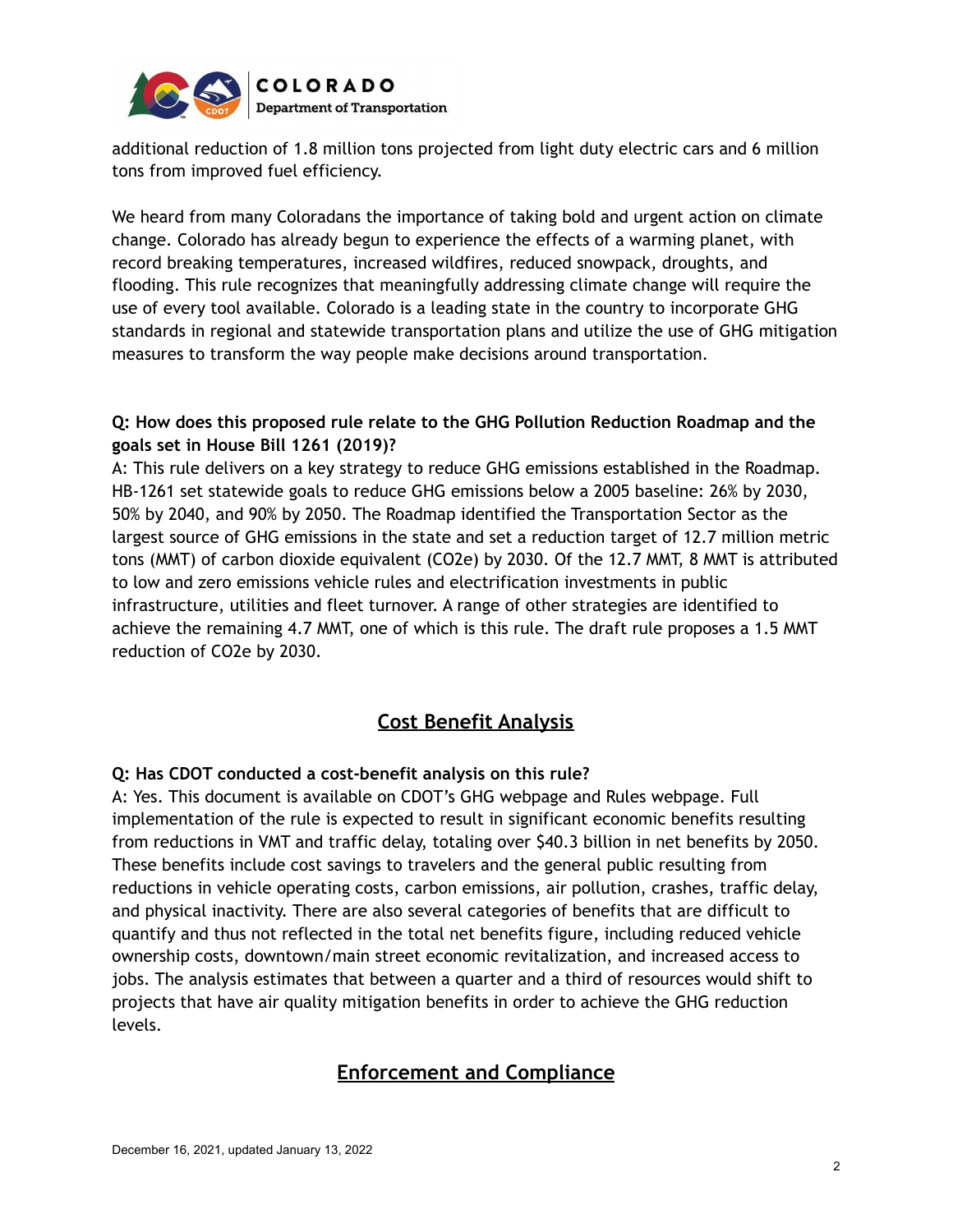

#### **Q: How will the GHG Pollution Reduction Levels be enforced?**

A: The proposed rule requires CDOT and MPOs to achieve set GHG reduction levels at four different time periods (2025, 2030, 2040, 2050). The enforcement mechanism in the event that CDOT or an MPO can not demonstrate that these reduction levels are met, even after committing to Mitigation Measures (other transportation strategies that reduce emissions), is that a portion of their capital funds becomes restricted to projects or programs that are demonstrated to reduce pollution and improve mobility. No entity would lose funds as a result of the enforcement provisions becoming effectuated by not hitting the targets in totality. The goal of this policy is to perpetuate serious conversation and planning for how the choices that planning entities make can provide consumers with the choices that are needed to reduce pollution and improve quality of life, not to diminish the ability of any entity to invest these dollars in mobility solutions for Coloradans.

#### **Q: How do the enforcement timeframes work?**

A: Forty-five (45) days prior to the adoption of any applicable planning document, CDOT and MPOs must submit to APCD for verification and review all technical data within their draft GHG Transportation Reports and applicable GHG Mitigation Action Plans. Thirty (30) days prior to the adoption or amendment of any applicable planning document, CDOT and MPOs must provide the Commission with the GHG Transportation Report and GHG Mitigation Plan, which demonstrates that the planning document is in compliance with the GHG reduction levels for each year. After receiving these reports, the Commission must determine the sufficiency of the reports within thirty (30) days or at the next regularly scheduled Commission meeting, whichever is later. If the GHG Transportation Report is found to be sufficient, the Transportation Commission will approve the report by Resolution. If the report is found to be insufficient, the Commission will restrict certain funds. Prior to restricting funds, CDOT and MPOs are able to seek a waiver or ask for reconsideration after providing additional information.

**Q: Will you be telling local officials what to do with their transportation system?** A: No. The rule sets GHG reduction levels for CDOT and the MPOs. CDOT and MPO's must meet those targets in each compliance year. How they choose to do so is up to each region and MPO, whether through mitigation measures or a shift in the projects they prioritize in their planning documents.

## **Environmental Justice and Equity**

### **Q: How did CDOT consider the unique needs and perspectives of Disproportionately Impacted Communities when developing this rule?**

A: During rule development, CDOT met with environmental justice advocacy community organizations on several occasions to seek input on the rule itself and how best to engage with DI Communities during the public review period. One key outcome of these discussions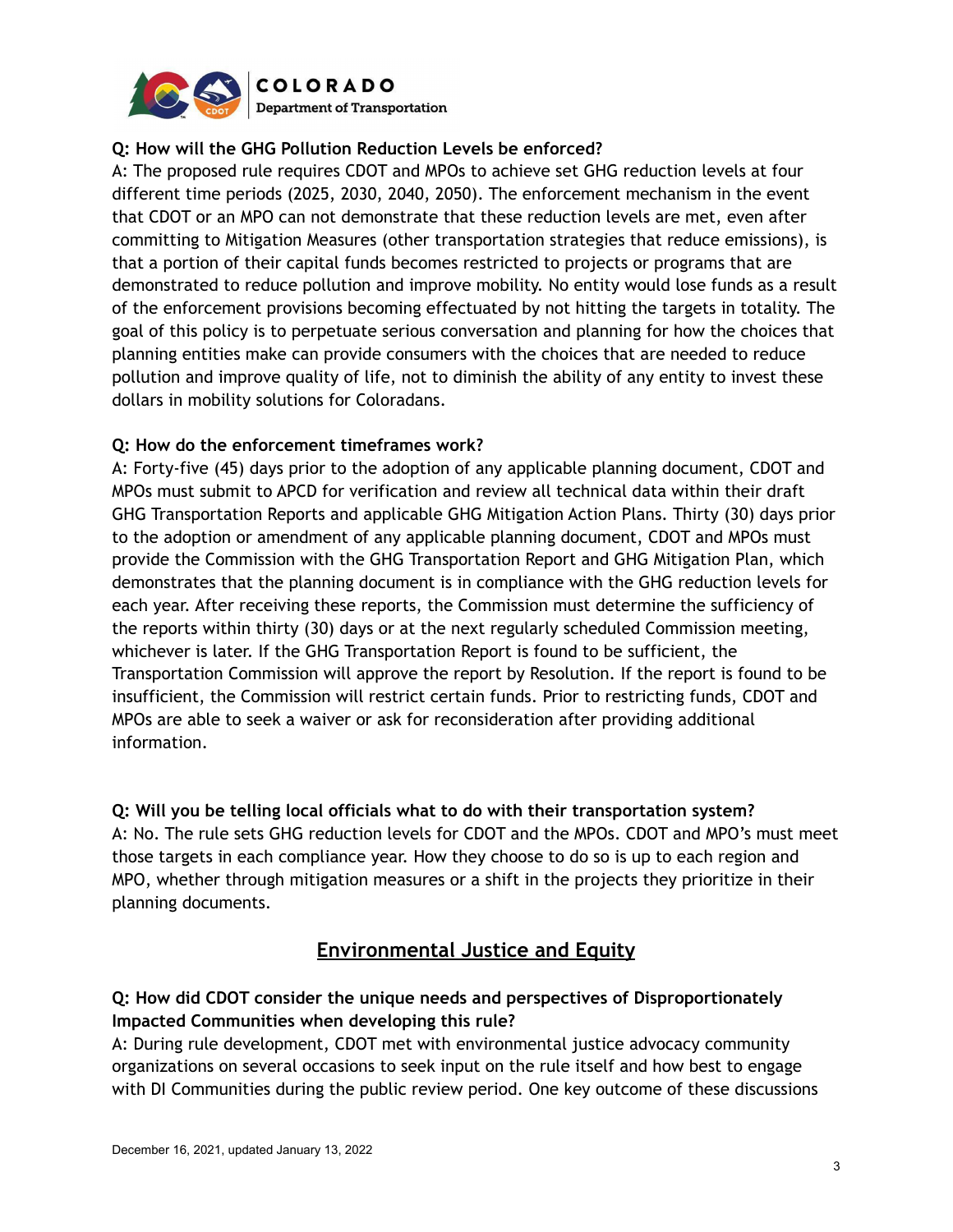

was the translation into Spanish of several key documents related to this rule and a commitment to provide Spanish translation at public hearings. CDOT was able to successfully take public comment in Spanish and translate commenters remarks into English.

#### **Q: How does this rule serve Disproportionately Impacted Communities?**

A: CDOT received numerous public comments highlighting how decisions around transportation planning have led to disproportionately negative impacts on black, indigenious, and Latinx communities. These negative impacts, including poor air quality and limited non-driving options, have often concentrated in Disproportionately Impacted (DI) communities. Further, these comments emphasized this Rule was a unique opportunity to ensure CDOT and MPO planning processes fully consider these communities.

To that end, Section 4 of this rule requires that CDOT's statewide transportation plan include an analysis of impacts on DI communities and that CDOT seek to exchange information with, increase involvement in, and consider the transportation needs of DI communities throughout the transportation planning process. Section 8.02.6.3.4 of the rule stipulates that the Mitigation Action Plan must include a description of benefits to Disproportionately Impacted Communities including an estimate of the total mitigation project spent in or designed to serve Disproportionately Impacted Communities. CDOT is also forming an *[Environmental](https://www.codot.gov/news/2021/december/cdot-welcomes-marsha-nelson-environmental-justice)* [Justice](https://www.codot.gov/news/2021/december/cdot-welcomes-marsha-nelson-environmental-justice) and Equity Branch that will work on developing and implementing future programs designed to serve DI Communities.

# **Electric Vehicles**

### **Q: Does this rule relate to the Employer Traffic Reduction Program (ETRP) and the Colorado Electric Vehicle (EV) Plan?**

A: The GHG Pollution Reduction Standard is a separate and standalone rulemaking from other efforts, including ETRP. This Rule focuses on transportation planning as a way to bring about options for the traveling public to choose less GHG intensive modes of transportation, such as walking, biking and transit.

#### **Q: How does this rule interact with zero emission vehicle adoption?**

A: When calculating the reductions levels from each plan, we assume a level of electric vehicle (EV) market penetration that is consistent with current goals and planning: 940,000 vehicles in 2030, and 100% light duty EVs in 2050. We assume these levels both when modeling the baseline runs (i.e., no measures in the plan to reduce GHG beyond those already in the current plan) and in the action runs (i.e., including additional measures to reduce GHG.) In this way, the GHG reduction levels are calculated in the context of planned EV market penetration, but only caused by changes in programs and projects, not on the additional EV penetration.

## **Funding**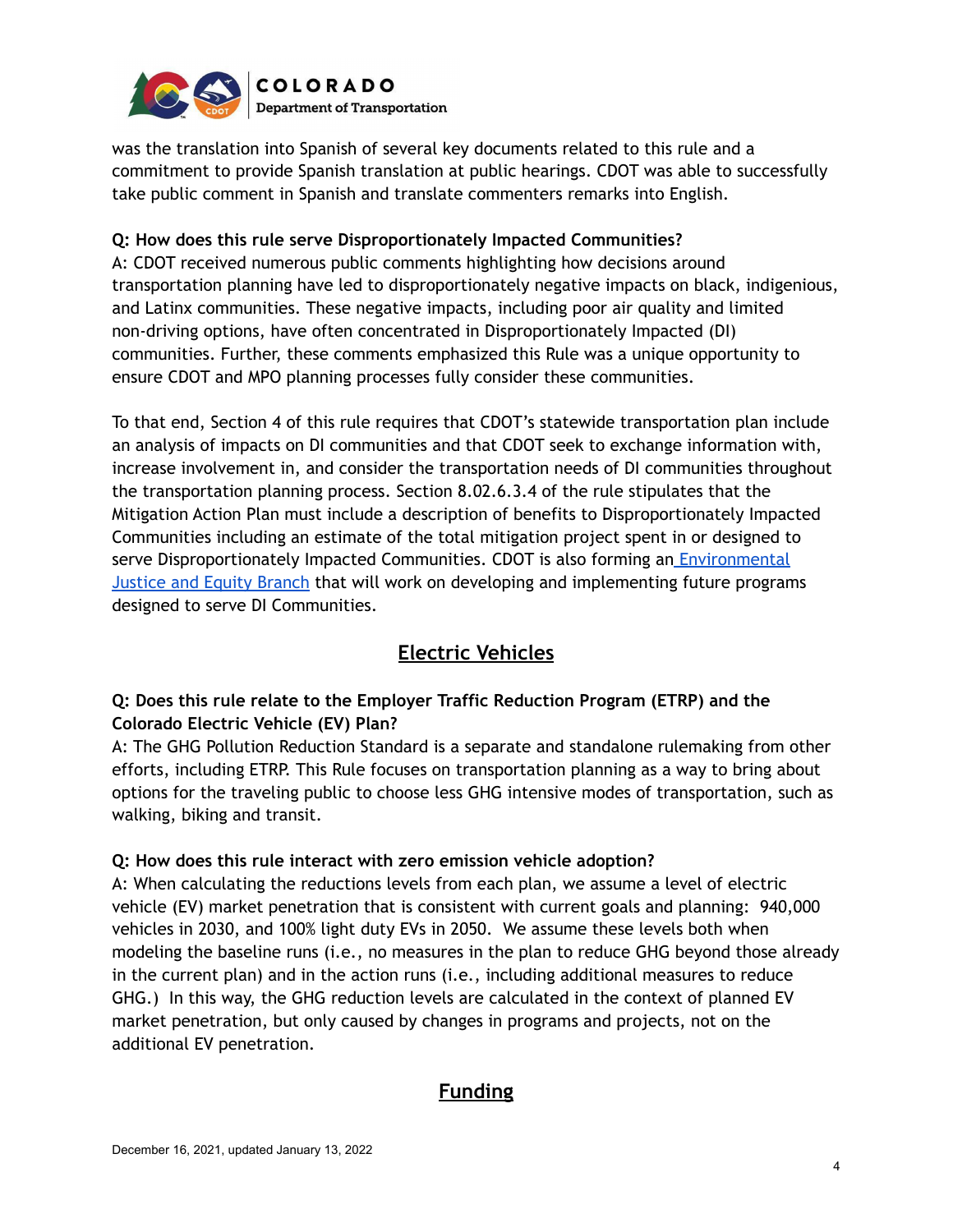

### **Q: How does the proposed rule impact projects that are funded with local dollars, such as a Regional Transportation Authority (RTA)?**

A: All Regionally Significant Projects, regardless of funding source, are required to be included in GHG modeling analysis. Therefore, if a locally funded project is considered to be regionally significant, that project will be modeled for its impact on GHG emissions. Additionally, if the project is not regionally significant but would reduce GHG emissions, credit may be given to it as a Mitigation Measure, per the draft standard. It is important to note, however, that the standard does not give the Transportation Commission the authority to prevent a locally funded project from happening. If the area does not achieve the expected GHG Reduction Level as provided in the draft standard, only certain federal or state funds may be restricted for use on projects which reduce GHG emissions.

#### **Q:Do the funding restrictions in this rule apply to projects already underway?**

A: No. The restrictions do not apply to projects advertised for construction with funding identified prior to the adoption of the applicable planning document or are not contained in an applicable planning document.

#### **Q:How does this rule account for the increased environmental requirements of Colorado SB 260?**

A: This rule directly responds to the new requirements in  $SB21 - 260$  (the Sustainability of the Transportation System). This legislation requires CDOT and the Transportation Commission to "establish and propose...implementing procedures and guidelines that require the Department and metropolitan planning organizations to take additional steps in the planning process for regionally significant transportation capacity projects to account for the impacts on the amount of statewide greenhouse gas pollution and statewide vehicle miles traveled that are expected to result from such projects. Such guidelines and procedures shall apply to adoption of the next ten-year plan and subsequent planning cycles" (SB 21-260, § 30).

# **GHG Reduction Levels**

#### **Q: How did CDOT determine how to set the GHG Pollution Reduction Levels?**

A: In order to determine feasible ranges of reduction levels, CDOT modeled a series of illustrative policy choice packages that considered three basic factors: 1) more travel choices (bike lanes and sidewalks) and more work from home 2) more transit options and 3) changes in land use patterns that would facilitate less driving. This rule is not prescriptive in how CDOT or MPOs must comply with the GHG reduction levels, however the three scenarios provided a way to determine the magnitude of reduction levels possible,

#### **Q: Are the GHG Pollution Reduction Levels adjusted for projected population growth?**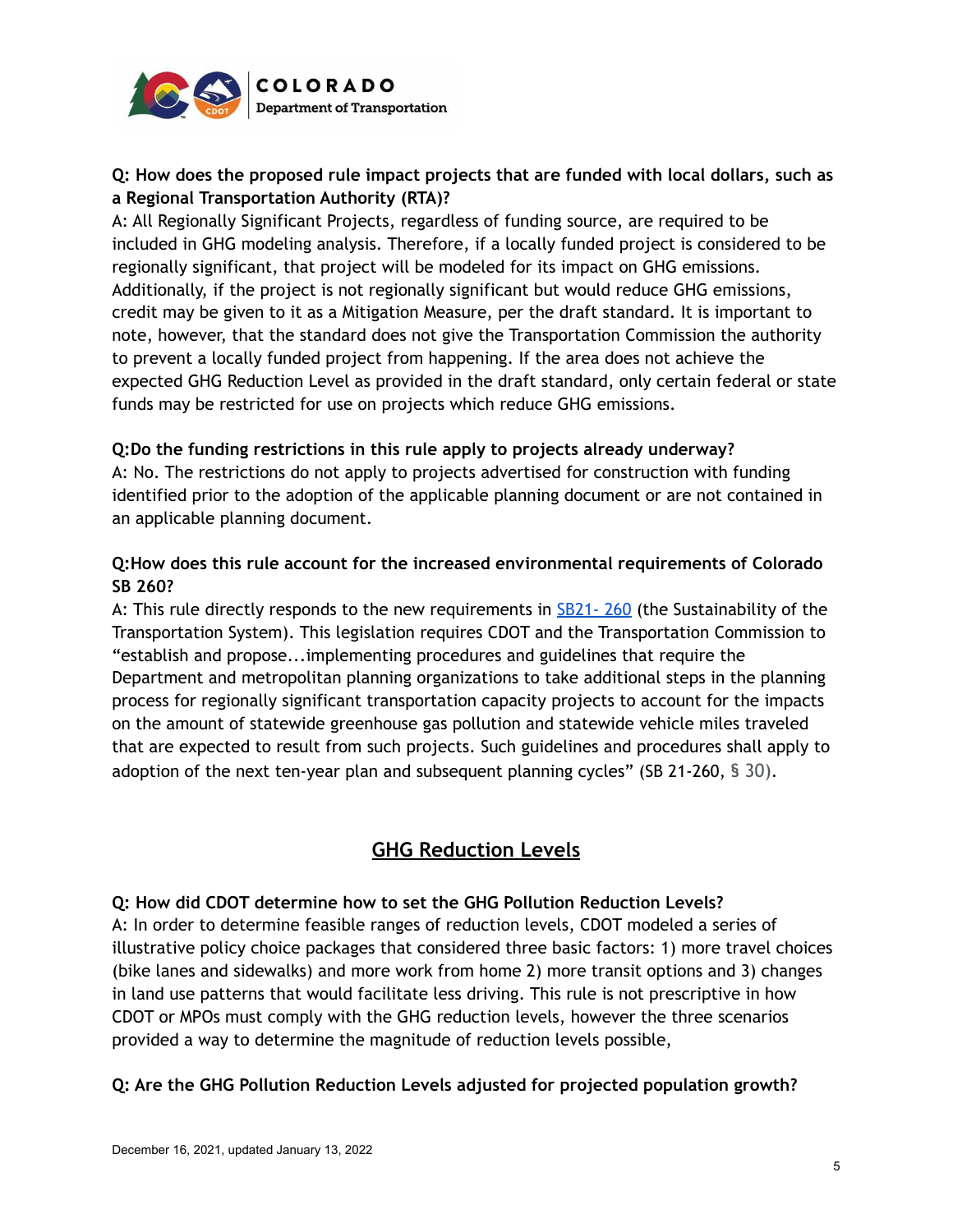

A: Yes. The travel models used to calculate and project emissions and set the GHG Reduction Levels account for many factors, including population growth. The Colorado State Demographer's Office produces population growth forecasts which the travel models use when depicting transportation systems, land use, and GHG emissions produced in future years.

#### **Q: Can you explain why the transportation GHG estimates in this rule differ from those in the Roadmap?**

A: This rule is considering the impacts of planning on on-road mobile sources (cars/trucks that travel along our roads). The Roadmap considered other sources in the broader category of transportation—including aviation. Also, the GHG Roadmap used a different tool for projections of emissions and used a different calculation for vehicle miles traveled (VMT).

### **Q: Why do the GHG Pollution Reduction Levels go down over time? Shouldn't the reductions become more stringent in order to meet the 2050 goal of 90% reduction in GHGs statewide?**

A: The proposed standards focus on transportation plans which have the ability to provide increased travel options and decrease the amount we drive to reduce GHG emissions. However, as adoption of low and zero emission vehicles increases, the impact of reduced driving on GHG emissions lessens. This is why the GHG Pollution Reduction Levels go down over time; they simply make less of a difference when nearly every car on the road is an electric vehicle (a feasible scenario in 2050).

It is important to note, however, that decreasing the amount we drive and increasing travel options have many other co-benefits, such as decreasing congestion, reducing non-tailpipe air pollution, creating greater access to mobility particularly for Disproportionately Impacted Communities, increasing safety for vulnerable populations, and providing more travel choices including transit, pedestrian and bike infrastructure.

# **Highway Expansion**

#### **Q:How will this rule impact highway expansion?**

A: CDOT recognizes that the strategic widening of key segments of our highway system play an important role in the future safety and mobility of the transportation system. What this Rule requires is that we analyze these projects--as part of the entire mix of projects within a plan--and, if necessary, take steps to reduce (or mitigate) emissions. That can happen by taking actions specific to a widening project or elsewhere in the system (such as making larger, more programmatic investments in transit).

# **Land Use**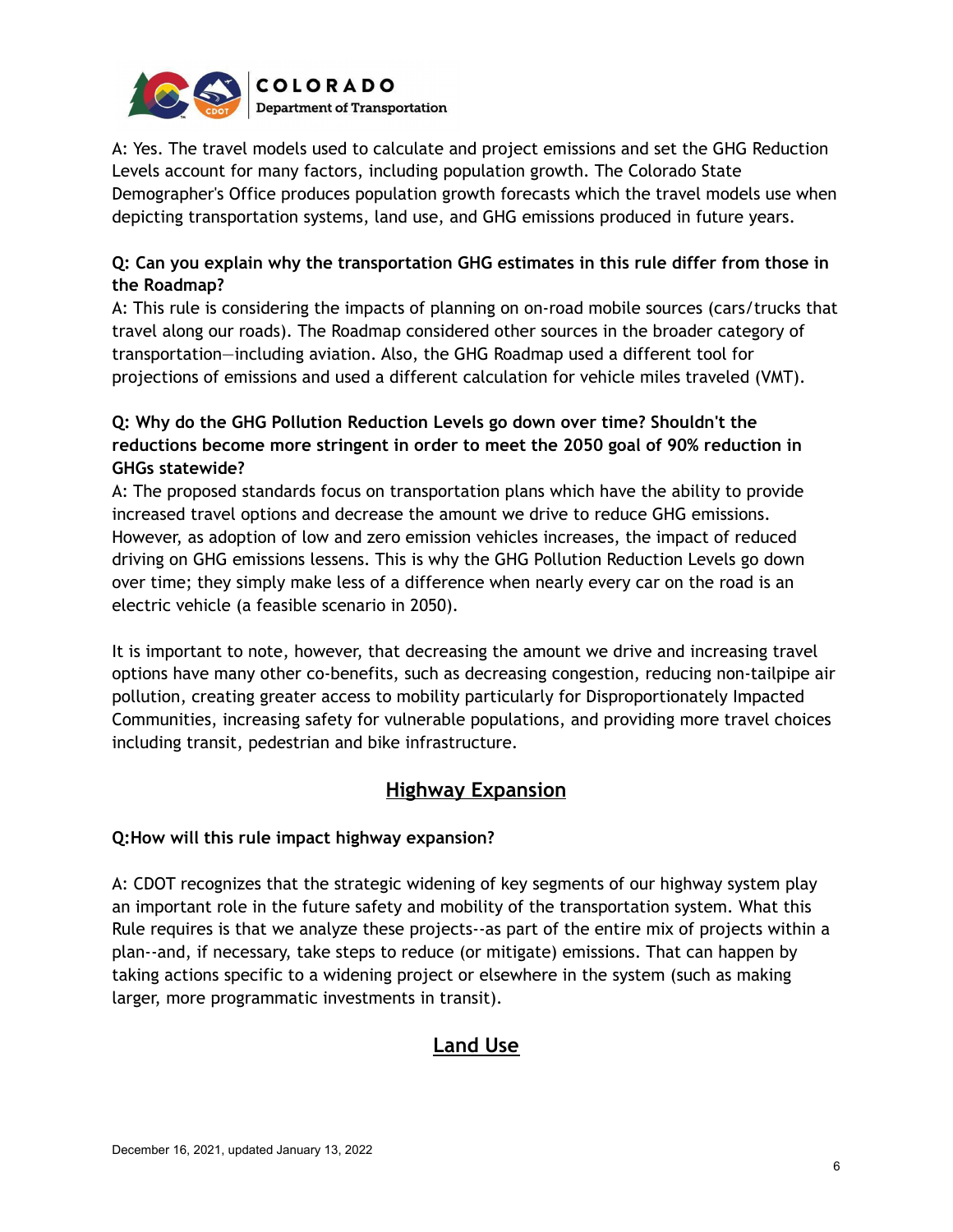

## **Q. Isn't land use separate from transportation? Why did CDOT examine the impact of changes in land use patterns in its scenarios to determine GHG reduction levels?** A. Land use and transportation are inextricably linked as land use decisions (e.g. new schools, businesses, and housing developments) impact demand on state and local roads. However, the authority over land use lies with local governments. What this scenario contemplates is the role that MPOs and CDOT can play in incentivizing land use decisions (e.g. transit oriented development) that help reduce traffic and pollution.

## **Mitigations**

### **Q: What are GHG Mitigation Measures and what impacts will they have?**

A: GHG Mitigation Measures are non-Regionally Significant Project strategies that reduce transportation GHG pollution and help meet the GHG Reduction Levels. GHG Mitigation Measures provide an alternative compliance option within the rule allowing CDOT and MPOs to invest in these measures should the expected emissions from projects within a transportation plan be unable to meet the standard. Potential strategies may include the addition of bike or pedestrian infrastructure, transit resources, using clean construction practices on projects, incentivizing equitable transit oriented development, certain traffic management strategies like bus queue jumps and traffic synchronization, electrifying loading docks, land use practices that encourage density and support mixed-use zoning, and more. A subsequent CDOT policy due on April 1, 2022 will establish the details of how these strategies will be approved and quantified.

#### **Q: What types of measures will be included in GHG Mitigation Measures? Will charging infrastructure for electric vehicles be included as a mitigation measure? Are non-transportation sector mitigation measures allowed?**

A: CDOT will be working to develop a GHG Mitigation Policy as outlined in Section 8.02.4 of the Rule. Various types of measures will be considered and measured for their GHG benefit, as well as other factors outlined in the Preamble and Rule.

## **Modeling**

### **Q: What steps does the rule take to ensure that the modeling will be as accurate and up-to-date as possible?**

A: Prior to the adoption of each RTP, each MPO shall enter into an Intergovernmental Agreement with CDOT and CDPHE which outlines each agency's responsibilities for development and execution of the MPO's models or the Statewide Travel, and MOVES model. Further, MPOs and CDOT are required to publish publicly available model calibration and validation reports for their respective travel models. Additionally, the State Interagency Consultation Team will meet as needed to address questions on modeling assumptions.

# **Rural Needs**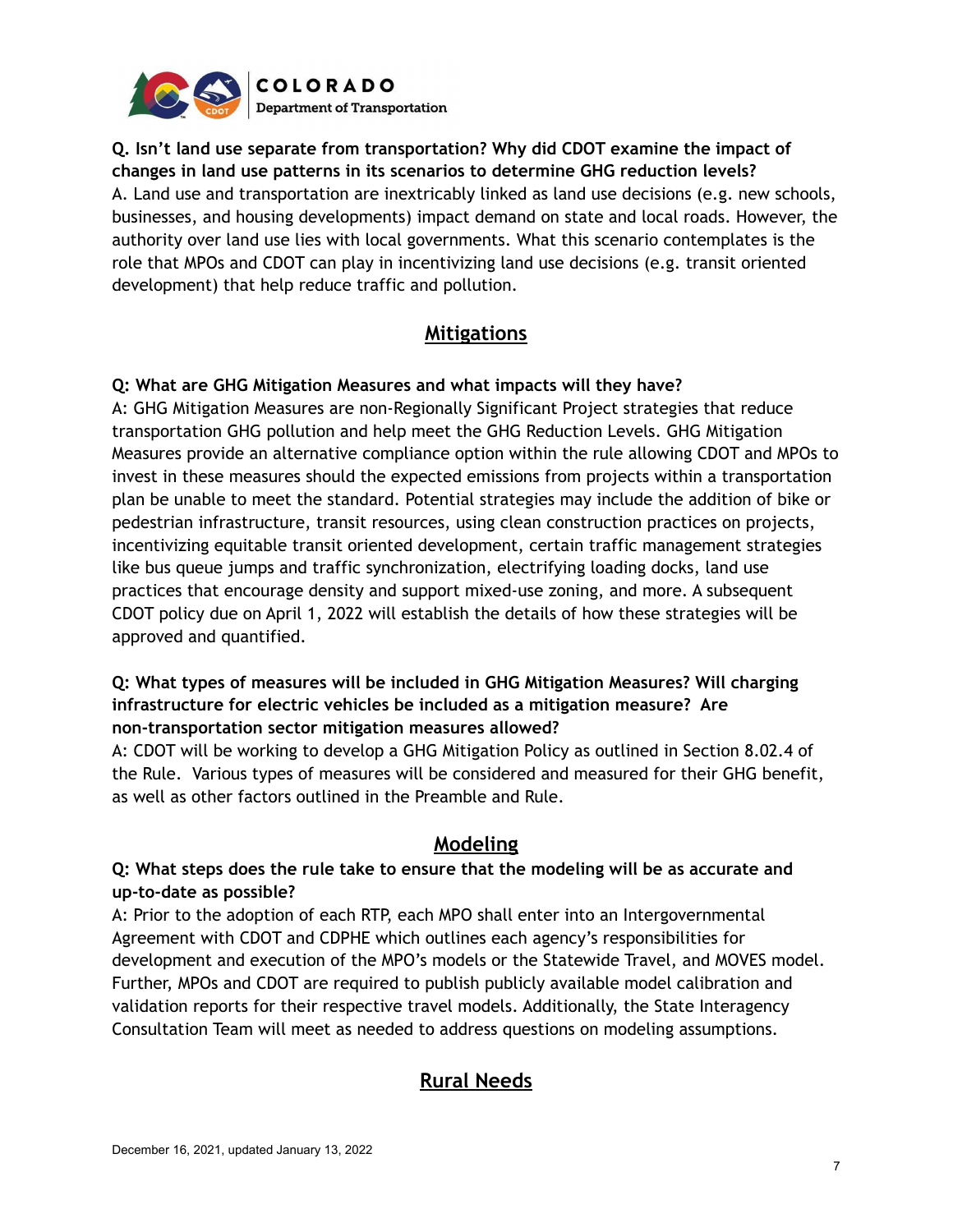

## **Q: How will this rule impact rural Colorado? Will the rule mean rural areas have to be responsible for an urban-caused problem?**

A: Because GHGs are a global pollutant with consequences that impact our climate statewide, it is important to look at reduction opportunities from a statewide perspective. That being said, this rule focuses on the state's largest transportation projects; those that are "regionally significant" and have a quantifiable impact on how people move and how many miles they travel. These types of projects are usually in metro areas.Rural projects are generally focused on state of good repair or safety and resiliency improvements. That being said, the rule does include a GHG Reduction Level that CDOT is responsible for in non-urban areas of the state. Just like in urban areas, CDOT must model any regionally significant projects, and may make use of GHG Mitigation Measures to help reach the reduction targets.

#### **Q: What kind of GHG Mitigation Measures work well in a rural setting?**

The final rule includes several different examples of GHG Mitigation Measures that would work in a rural setting. For example, "8.03.11 Encouraging local adoption or expansion of school bus programs or school carpool programs to reduce private vehicle trips. 8.03.12 Electrifying loading docks to allow transportation refrigeration units and auxiliary power units to be plugged into the electric grid at the loading dock instead of running on diesel." CDOT looks forward to working with stakeholders to find more examples of GHG Mitigation Measures that work well in rural settings of Colorado.

#### **Q:Will funds from one part of the state be redirected and spent on projects in another part of the state?**

A: First, it is important to note that even if one area of the state is unable to meet the required reduction levels in the Rule, they do not lose funding, but instead a portion of their expected funding would be used on projects or programs that reduce GHG emissions. More broadly, CDOT and the Transportation Commission take seriously the need to distribute funds equitably around the state. That process is part of Program Distribution and occurs during the development of the Statewide Transportation Plan. This rule does not impact Program Distribution or redirect funds from one area of the state to another.

# **VMT Reductions**

#### **Q: Does the rule include any targets around reducing VMT?**

A: The final rule does not include any targets around reducing VMT. The reductions are specific to GHGs in the MPO and Non-MPO Areas of the State of Colorado. The final rule does include a reporting section 8.06.2 which states beginning October 1, 2022, and annually thereafter, CDOT shall provide to the Transportation Commission a report which shall include relevant factors such as economic conditions, population growth, latest available data on the number of electric vehicles registered in Colorado, transit ridership, bicycle use data, and